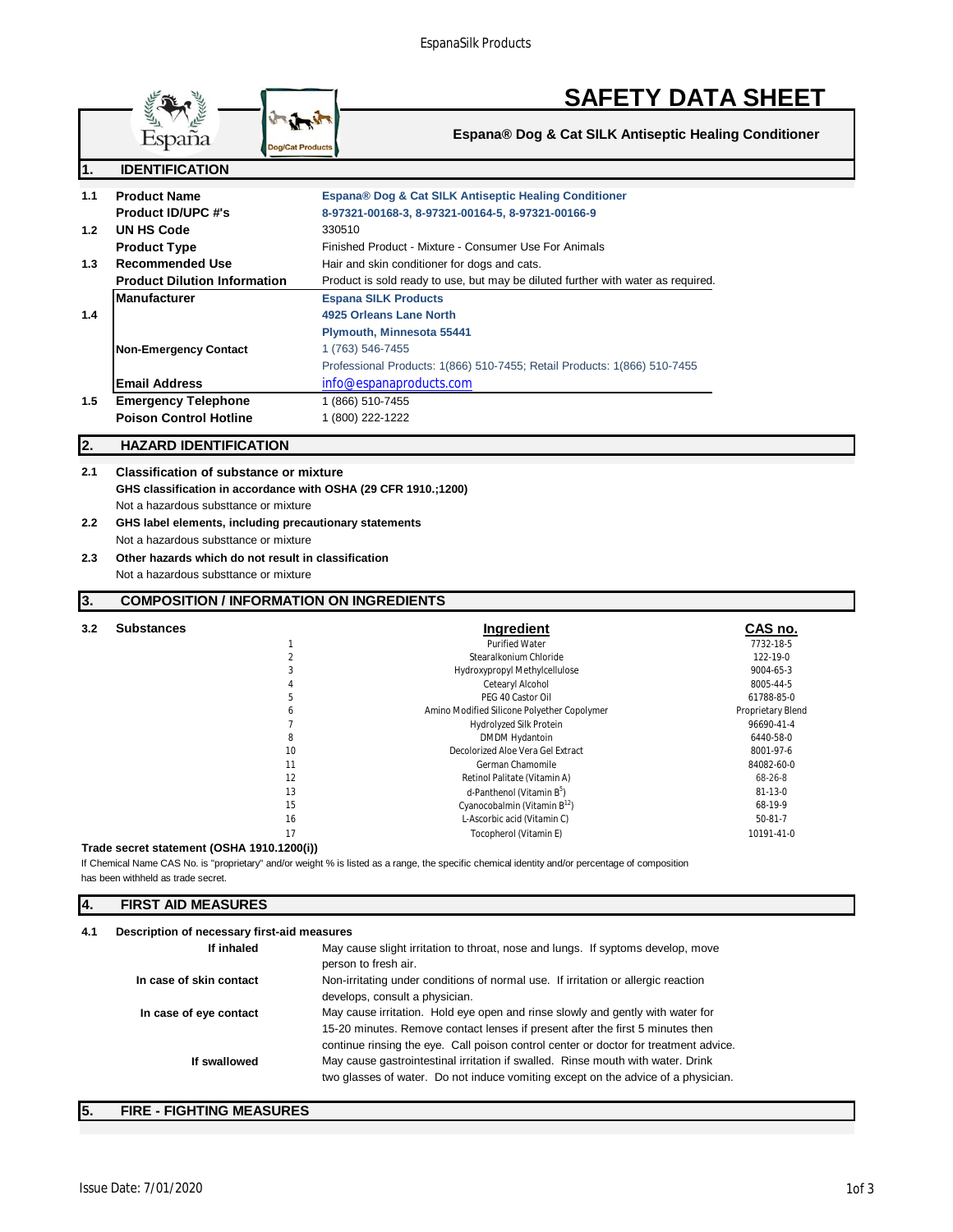# **5.1 Suitable extinguishing media**

Water and Foam.

- **5.2 Specific hazards arising from the chemical** N/A
- **5.3 Special protective actions for fire-fighters** No special fire fighting equipment is required, however, self-contained breathing apparatus and protective clothing should be worn in fighting fires involving chemicals.

#### **6. ACCIDENTAL RELEASE MEASURES**

- **6.1 Personal Precautions, protective equipment and emergency procedures** None.
- **6.2 Environmental precautions** None, product is biodegradeable.
- **6.3 Methods and materials for containment and cleaning up** Wash up spill area.

#### **7. HANDLING AND STORAGE**

#### **7.1 Precautions for safe handling**

Consider normal working environment. Use common sense precaution. **7.2 Conditions for safe storage, including any incompatibilities** Store in original, closed container.

#### **8. EXPOSURE CONTROLS/PERSONAL PROTECTION**

## **8.3 Individual protection measures, such as personal protective equipment (PPE)**

Eye/face protection Wear splash goggles if contatct with liquid is likely. Skin protection Use rubber or neoprene gloves if necessary. Pespiratory protection Normal room ventilation.

#### **9. PHYSICAL AND CHEMICAL PROPERTIES**

| Appearance/form                        | Creamy white liquid           |
|----------------------------------------|-------------------------------|
| Odor                                   | Pleasant eucalyptus fragrance |
| Odor threshold                         | Not available.                |
| pH value                               | $5.0 - 6.0$                   |
| Melting/Freezing point                 | Not determined                |
| Boiling point/boiling range            | Not determined                |
| Flash point                            | Not determined                |
| Evaporation rate                       | Not determined                |
| Flammability (solid, gas)              | Not available.                |
| Upper/ lower flammability limit        | Not available.                |
| Vapor pressure                         | Not available.                |
| Vapor density                          | Not available.                |
| <b>Relative Density</b>                | Not available.                |
| Water solubility                       | Completely Soluable.          |
| Solubility in other solvents           | Not available.                |
| Partition coefficient: n-octanol/water | Not available.                |
| Autoignition temperature               | Not available.                |
| Decomposition temperature              | Not available.                |

#### **10. STABILITY AND REACTIVITY**

| 10.1 Reactivity                                               | Hazardous polymerization: will not occur. |
|---------------------------------------------------------------|-------------------------------------------|
| 10.2 Chemical stability                                       | Stable under normal conditions            |
| 10.3 Possibility of hazardous reactions                       | None known for mixture.                   |
| 10.4 Conditions to avoid                                      | None known for mixture.                   |
| 10.5 Materials to avoid                                       | None known for mixture.                   |
| 10.6 Hazardous Decomposition Products None known for mixture. |                                           |

## **11. TOXICOLOGICAL INFORMATION**